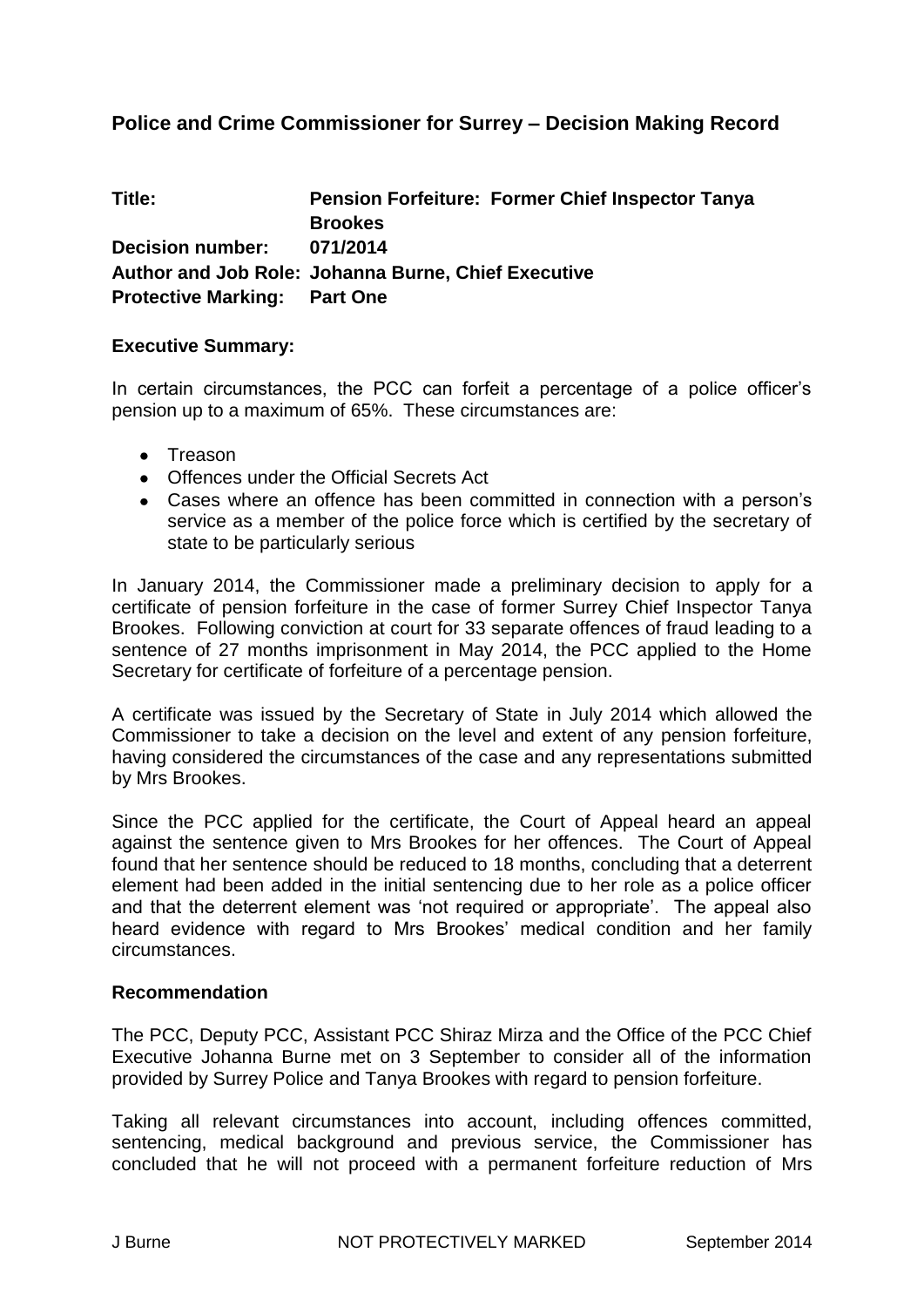Brookes' pension. Mrs Brookes will only receive a police pension for the years for which she has served as a police officer.

Both Mrs Brookes and the Home Office have been advised of the outcome of this case and of the Commissioner's detailed rationale.

### **Police and Crime Commissioner Approval**

I approve the recommendation(s):

#### **Recommendation**

#### **Police and Crime Commissioner Approval**

I approve the recommendation(s):

Signature:

Lai tholy

Date: 15/09/2014 All decisions must be added to the decision register.